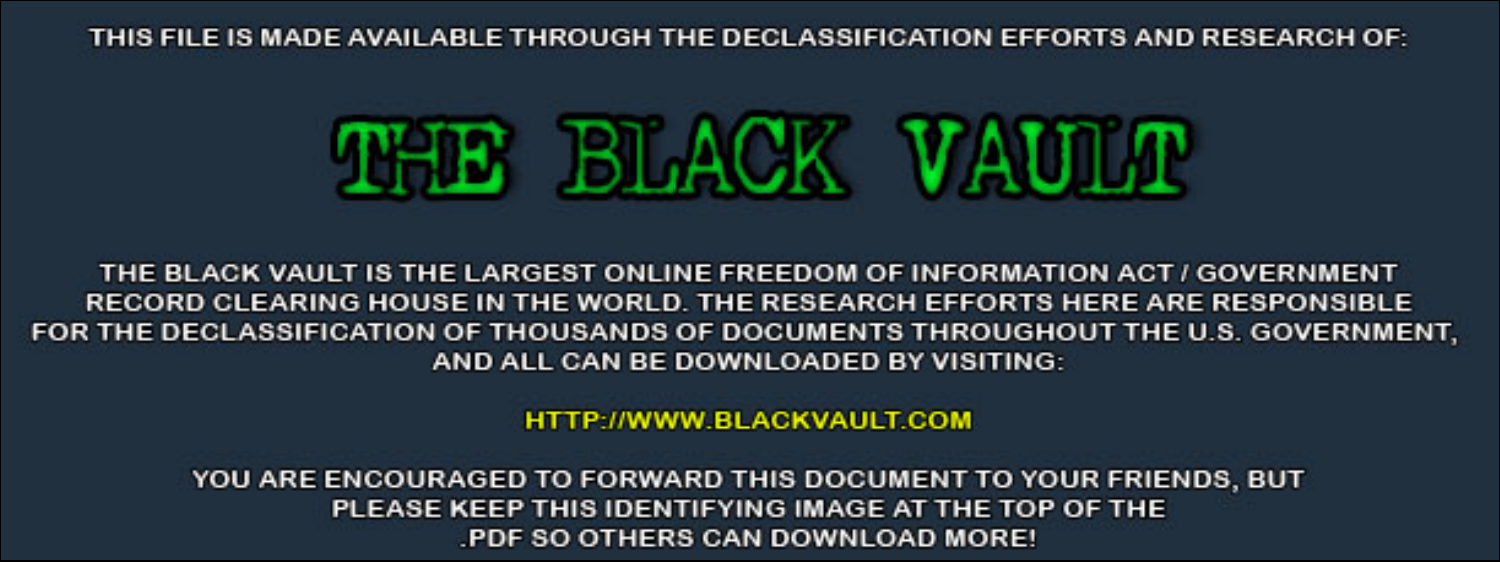MORI DocID: 603835

**APPROVED FOR RELEASE 1994 CIA HISTORICAL REVIEW PROCRAM**  $2 \text{ J }$  4/4 96

TITLE: Winnowing Wheat From Chaff

ISSUE:

 $\Delta^+$ 

 $\mathbb{R}^2$ 

AUTHOR: James R. Shea

 $-13$ 

VOLUME:

 $\ddot{\phantom{0}}$ 

 $\lambda_{\rm g}$ 

Fall YEAR: 1969

 $\sim$   $\sigma$ 

 $\mathcal{L}$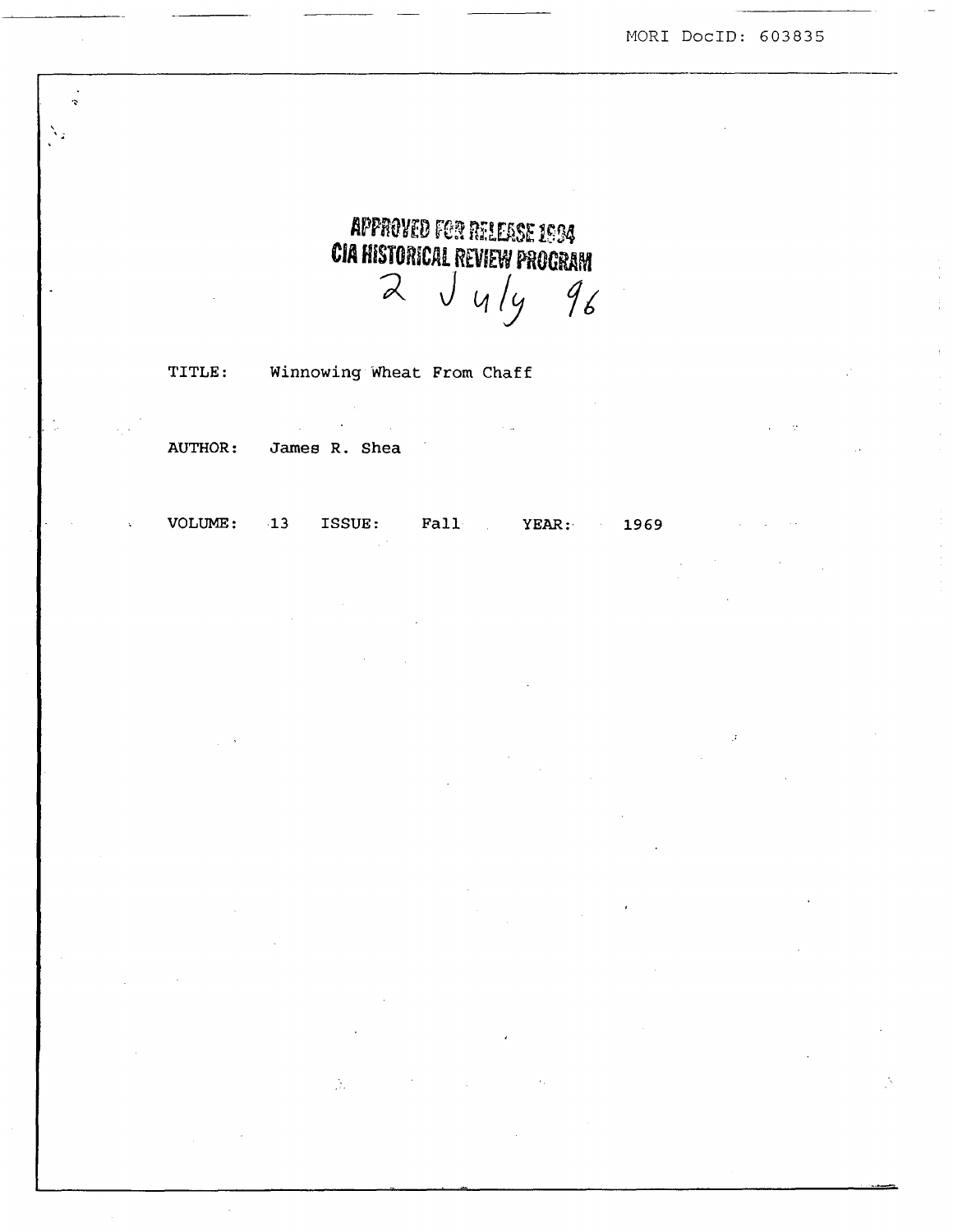MOR1 DOCID: *603835* 



-- -

All statements of fact, opinion or analysis expressed in Studies in Intelligence are those of the authors. They do not necessarily reflect official positions or views of the Central Intelligence Agency or any other US Government entity, past or present. Nothing in the contents should be construed as asserting or implying US Govenunent endorsement of an article's factual statements and interpretations.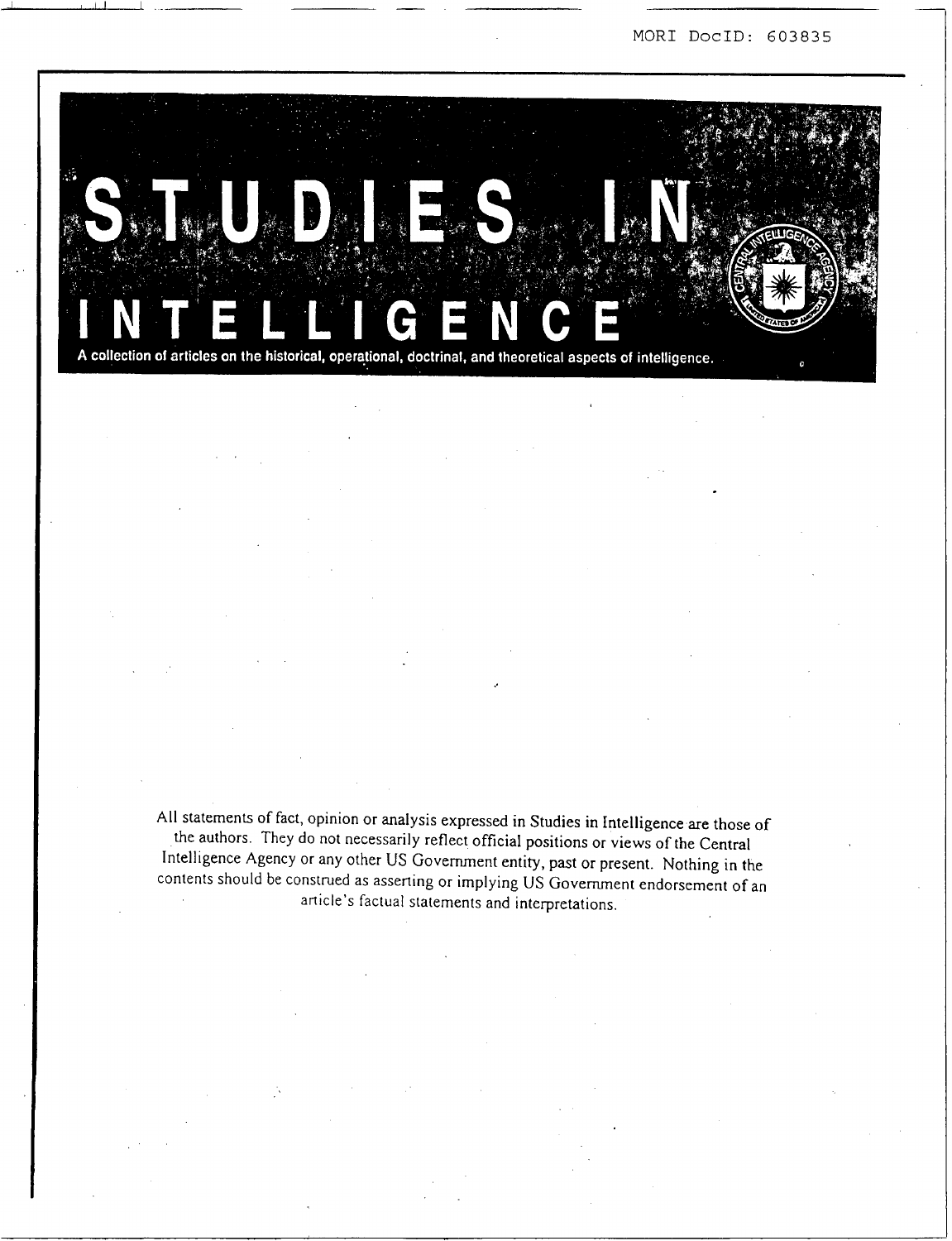MOR1 DOCID: *603835* 

- \_. -

*T?ack.ing* **down soviet**  underground nuclear *exploslonr.* . .. . .. .

 $\begin{array}{ccc} \hline \hline \hline \hline \hline \end{array}$ 

.-

\_\_\_. . . - . . .. . \_---.

### **WINNOWING WHEAT FROM CHAFF**

*c\_* 

### **James R Shea**

Every **year hundreds** of seismic events *occur* in the Soviet **Union**  and **are** detected by **sensors of** the **US** Atomic **Enexgy** Detection System **(USAEDS). Finding** out **which of** these disturbances are earthquakes and **which** are the dozen or **so** underground nuclear events conducted *each* year **by** the Soviets is **a** major task for **the**  intelligence **community.** This **has** beem **of particular** importance **since the** signing of the Limited Nuclear **Test** Ban Treaty of **1963, which required** the Soviets to conduct all their nuclear **tests** underground.

Prior to the **signing** of **the Treaty** the Soviets were **known** to have conducted **only** two underground nuclear tests, **one** in 1961 **and** one in 1962, **although** they may well have conducted some additional underground **nudear** events at yields below the detection threshold. The Soviets probably did not, however, make major use **of** underground testing from **1949 to 1963;** after **all** they had well**established** atmospheric **proving grounds** at Semipdatinsk and **Novaya**  Zemlya and conducting **weapon** development tests in the atmosphere **was both** easier, **faster,** and cheaper tban **to** do them underground. This **all changed** in **1963, and our** *interest* in undergound **test**  detection increased **as a** consequense.

A major factor spurring *on* improvements *in* seismic detection **and**  identitication techniques **was** the possibility **that** a treaty banning **all nuclear** testing, including that conducted underground, might be *signed* between the **US** and the **USSR. Such** a **treaty has been**  discussed, off and on, for a number of **yas. An** alternate proposal, to ban **all** underground teesting above a **certain** *size* or magnitude, **has**  *also* **been** discussed extensively, but **no** agreement **has** yet **emerged.**  Both **of these** approaches keep raising the question-how can you **tell** if **a distant** seismic rumble **from** behind the borders **of the USSR** is **a** natural event or **a nuclear explosion,** and **can you** be confident **enough** in your **identiscation** to rely **on** national **means**  of verification rather than on-site inspection of suspect nuclear tests?



*19*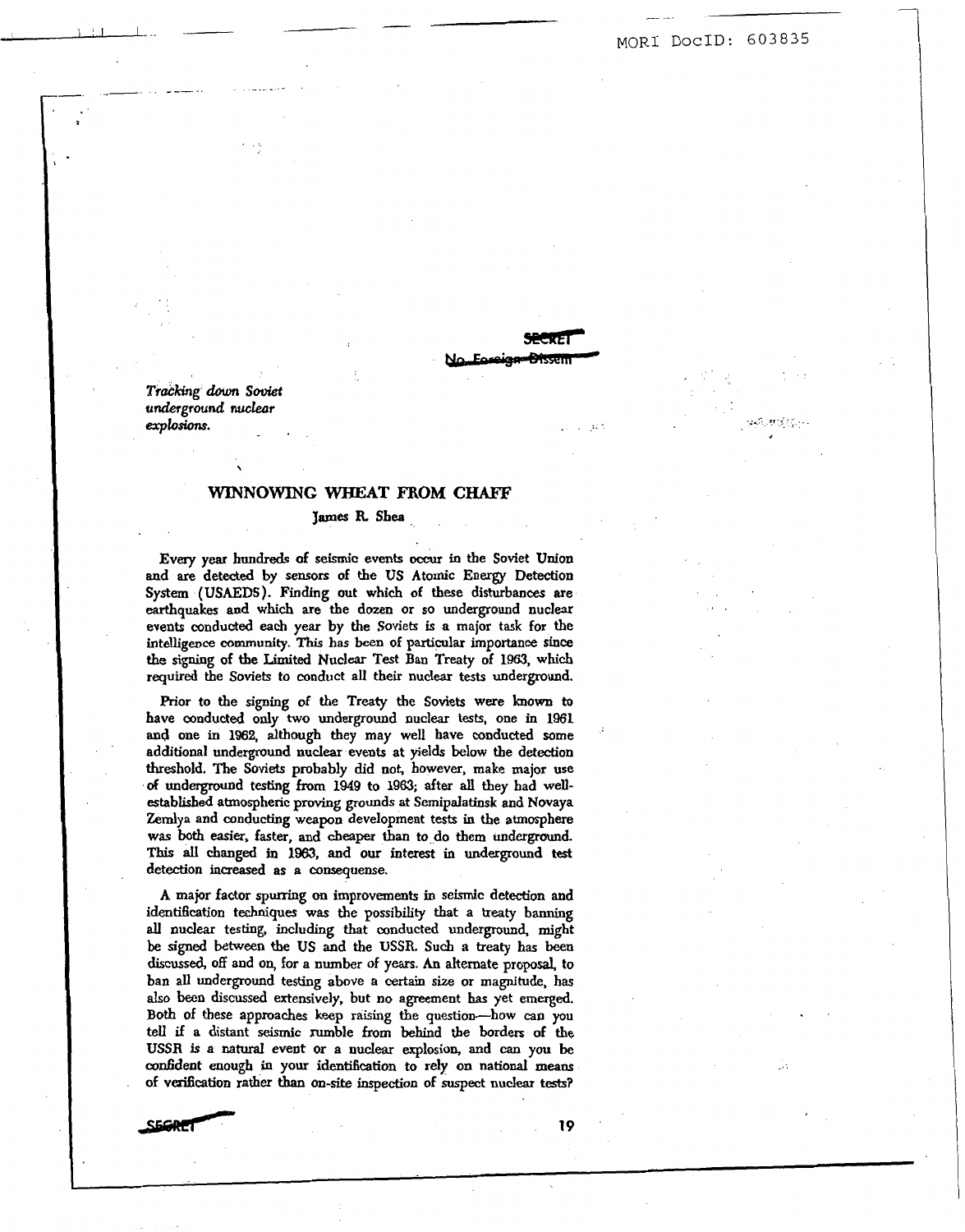# <sup>I</sup>ILI, I -- -~ MOR1 DocID: *603835*

**wheat From Chaff** *Wheat From Chaff* 

When a seismic event is picked up on USAEDS sensors, it is **reamied** ultimately in **Washington Q a seismic wiggle which is then** *dded* **by** *experts* who decide, *firss* whether *a seismic* event **bas** in **fact** *oocurred,* and second, whether receipt of the **signals**  by sevcral separated seismographs enables **an** approximate location **of** the event **to be** determined, **much** in the same fashion that direction-finding is done to determine the source location for electromagnetic signals.

*Once* **an** event **is** established **as** Soviet in origin, various methods **am employed to** determine whether it was **an** earthquake or **an explosion.** For many **events** the "depth of focus" *can* **be** found (the depth **beneath** the **earth's** surface at which **the disturbance** occurred), **and often this** turns out **to** be *so* great that there is **no** question that **the** event **was natural,** simply because no *one can* drill shot emplacement holes **to,** e.g., depths **6f** tens of kilometers. Other **seismic** analysis tools such **as** 'complexity" (earthquakes normally produce more complicated seismic **records** than **do** nuclear tests) and "first motion" (shock direction at the focal point is normally **outward,** or compressive or an explosion and is compressive and rarefadive in opposing quadrants for **an** earthquake) **also** help identify some events. Shallow earthquakes put more energy into surface wave **motion than** do **explosions.** Although deep earthquakes have about **the** same **surface** wave motion **as explosions** *they* **can** be identified **by their** depth **as** earthquakes. This method of discrimination becomes ineffective for events **of** low magnitude because the seismic **signal becomes** too **small.** 

The Soviets conduct a number of tests each year at known proving grounds, and these *are* the easiest **of** all to identify. The first Soviet underground test was detected in 1961 in **an arcxi** some **40** nautical **miles south** of the **normal** atmospheric test **area** at Semipalatinsk. Prior to this event the area in question had not been recognized as a test site. After consideration of all the evidence, however, including the fact that the *area* in **which** the event *occurred* **was not a** seismic zone, was located close to a **known** test **area,** and **contained** sizable mountains suitable for underground **testing** (the Degelen **chain),**  the community concluded that this was indeed **a** probable underground test site. Since then, of course, the Soviets have conducted many underground **tests. The** total detected from **1961** to **4** July **1969 now stands** at **76. Most** *of* these have **been** in the Degelen Mountains, but a **number** have been at other **areas within** the **Semipalatinsk** 

I

20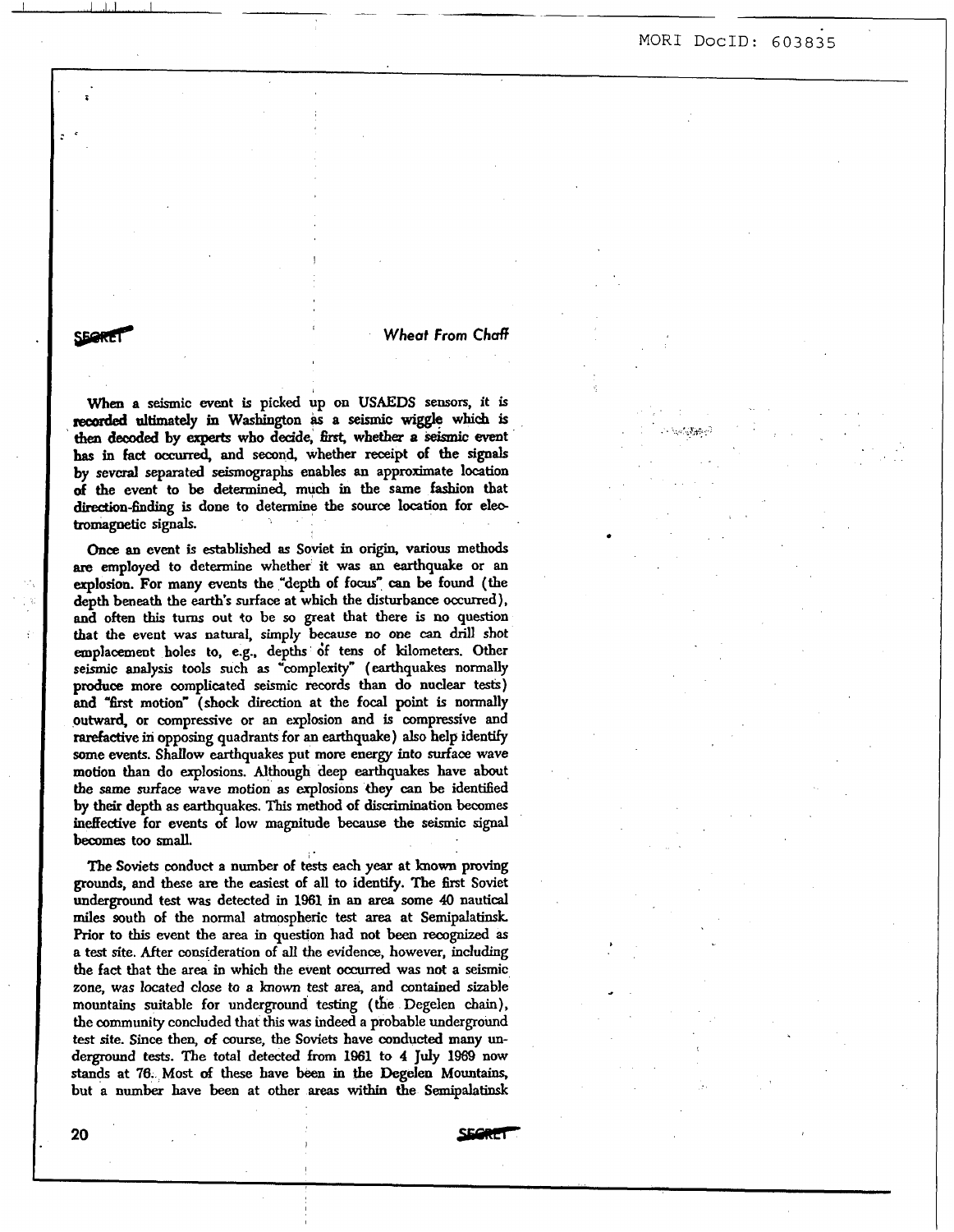# I 1 *hw,.* ,,I , - MOR1 **DOCID:** *603835*

.I

#### *Wheof From Chaff*

**CEGRER** 

- \_-- -

**Test** Site. **In** general, a seismic event anywhere in the vicinity of Semipalatinsk **is presumed** to **be a nuclear test onless shown other**wise. The same is also true of Novaya Zemlya, where the Soviets are **known to** have conducted five underground nuclear tests, the **first**  in 1964. Although the Soviets used Novaya Zemlya for atmospheric<br>testing up to 1962, there was by no means unanimous agreement that they had opened an underground test site when the first two seismic events were detected there in the fall of 1964. The events were, of course, brought under intensive intelligence scrutiny because of the past history of Novaya Zemlya in atmospheric testing, the relative Iack of seismic activity in the **area,** and the presence of **sizable** mountain **peaks** suitable for underground testing. The **Soviets cou6rmed** for **us** that this was a test area by detonating there in the fall of **1966** their largest nuclear test-about **1** megaton. A clandestine report **was also** received describing rock slides **from this** event and providing evidence of tunnelling by the Soviets for emplacing their nuclear devices.

Probably the **most** interesting of the Soviet seismic events are the socalled "out-of-area" tests they have conducted in the past few *years* primarily for **peacehl** purposes. Here the *assets* of intelligence were brought fully to bear on identifying what were presumed from the **start** to have **been** probable explosions **because** of their *00*  **currence** in non-seismic **areas** *of* the Soviet **Union distant from** the normal test sites. *AU* told there have been *six such* events since **1965,** one *each* near the **towns** of Ufa and Tyumen (slightly **west and** *east* of *the* **Urals,** respectively), *two* near Karshi (just **north**  of the Afghanistan border), **and** two near *Azgir* at a site north of tbe *Caspian* **Sea.** In some cases it took **months** of **analysis**  to establish that the events actually were nuclear explosions. Although **they** were for peaceful **purposes,** the Soviets **maintained**  press silence about the events, **making** the job of **tracking** them down much more difficult. We were aided in the case of the first **Karshi** event in 1966 by Soviet **articles** about the great **difficulties they**  had bad in sbutting **off** *a* wild **gas** we11 in the **Urtabdak** deposit, **which** was quite close to the location of this event. They had *tried <sup>a</sup>*number of different techniques to **seal off** the well, but all had failed, and it **was** at least conceivable that they might resort to a **nuclear** explosion to stop the runaway well. The matter was **thrown**  into doubt when the Soviets listed **this** seismic event **on** their published earthquake list, contrary to their previous practice. We finally

**SECRE®** 

**21**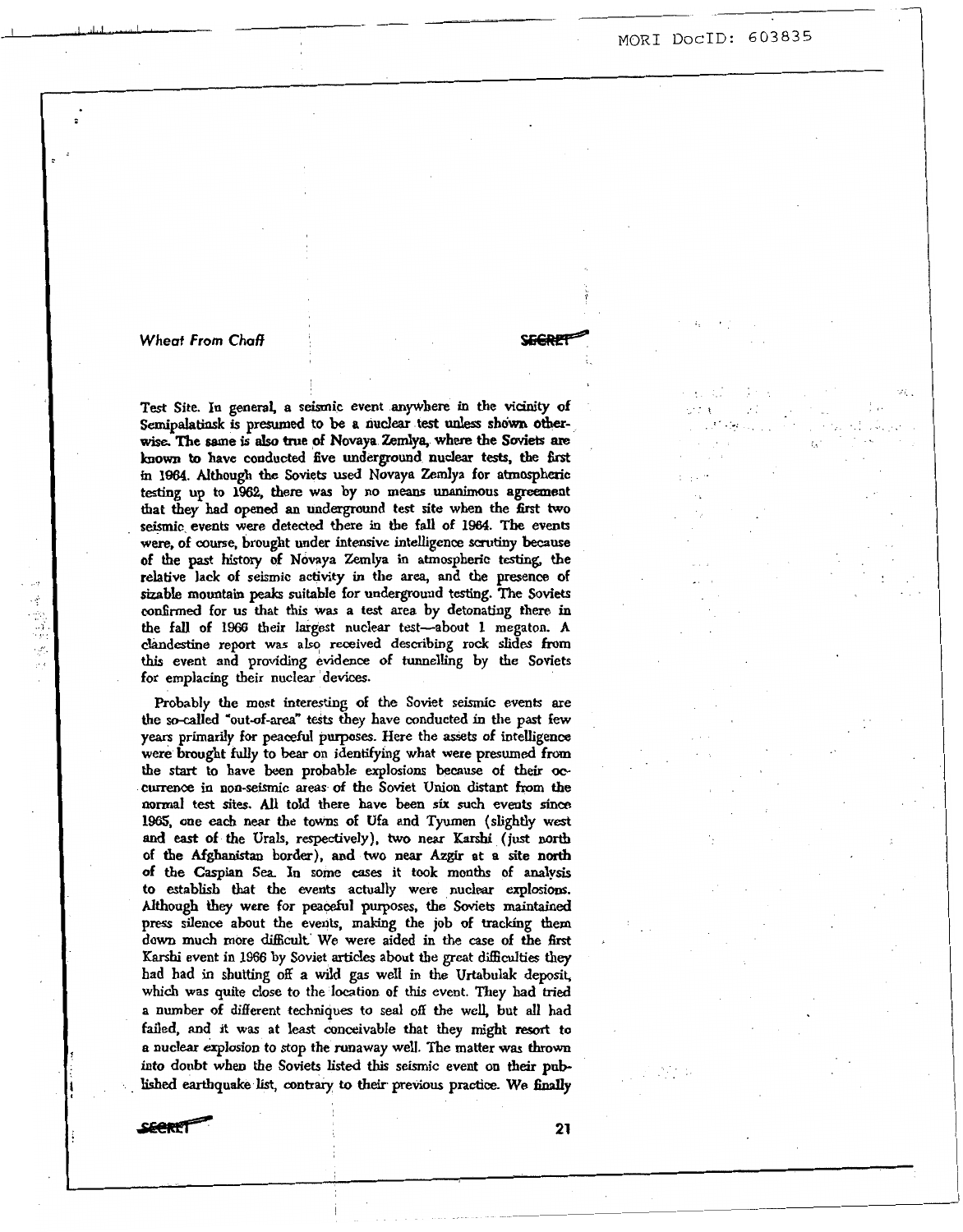# 1 -- -- MOR1 **DOCID:** *603835*

#### **SERRET**

I I/Ij.l. I

*0* 

## *Wheat From* Chaff

&ved **good** information *indicating* that **this** was indeed **a** Sovie\* nuclear explosion to put out a runaway gas well. Because of its proximity to this event, a seismic disturbance near Karshi in 1968 **was atso** considered to be probably **an** explosion **to seal** off a wild well. Other out-of-area events have generally been harder to pin down as to identity and purpose, but information from intelligence sources **bas** provided a valuable supplement **to** that provided by the **USAEDS seismic net.** 

There remains the problem of the "unidentifleds," the **much larger number of events** that *are* detected, but for wbich there is **no** ready *of* probable explanation. Seismic **means** alone are unable to **distinguish,**  for example, between chemical and nuclear explosions. **The** Joint Atomic Energy Intelligence Committee regularly examines small **seismic** events that **often** later turn out to **be** Soviet high explosive detonations (sometimes with yields **as** high as several kilotons) for canal and dam construction. If the yields are large enougb, tens of **kilotons** or more, there is *no* question of their nuclear nature, but at **low** or modest yields collateral evidence **has** to be brought to bear *to* **sort** out **the** wheat from the **chaff.** 

**When** all the foregoing techniques have been applied, the usual result is that there are perhaps **20-30** seismic events per month of magnitude 3.8 (equivalent to a nuclear explosion yield of about 1 kiloton *if* **fully** coupled in hard rock) or greater that **are** not iden**tified.** We usually can in time identify the largest events. **Those** that **remain** unidentified are for the most part **rather small** events. **AS a** *result* of progressive improvements in seismic detection method, events of smaller **and** smaller magnitude are being detected.

This **raises** another question: at what point on the scale do these small events become insignificant to us? If the Soviets are conducting **a** few tests annudly in the fractional **to low** kiloton range **without**  detection, is our knowledge of their nuclear progress, which has **already** been severely hampered by lack of debris **from** their underground **tests,** seriously reduced? The answer to this question is of **utmost** importance in defining the seismic level below which underground nuclear tests would not be allowed under a threshold test ban **treaty.** A decision about **such a** definition would also be affected **by** the possibility that underground **shots** could be "dewupled," that **is,** conducted in **an** underground caviv in such a way that **the seismic** signals from the explosion would be weakened by the **time** 

**22** *e?@M?F*